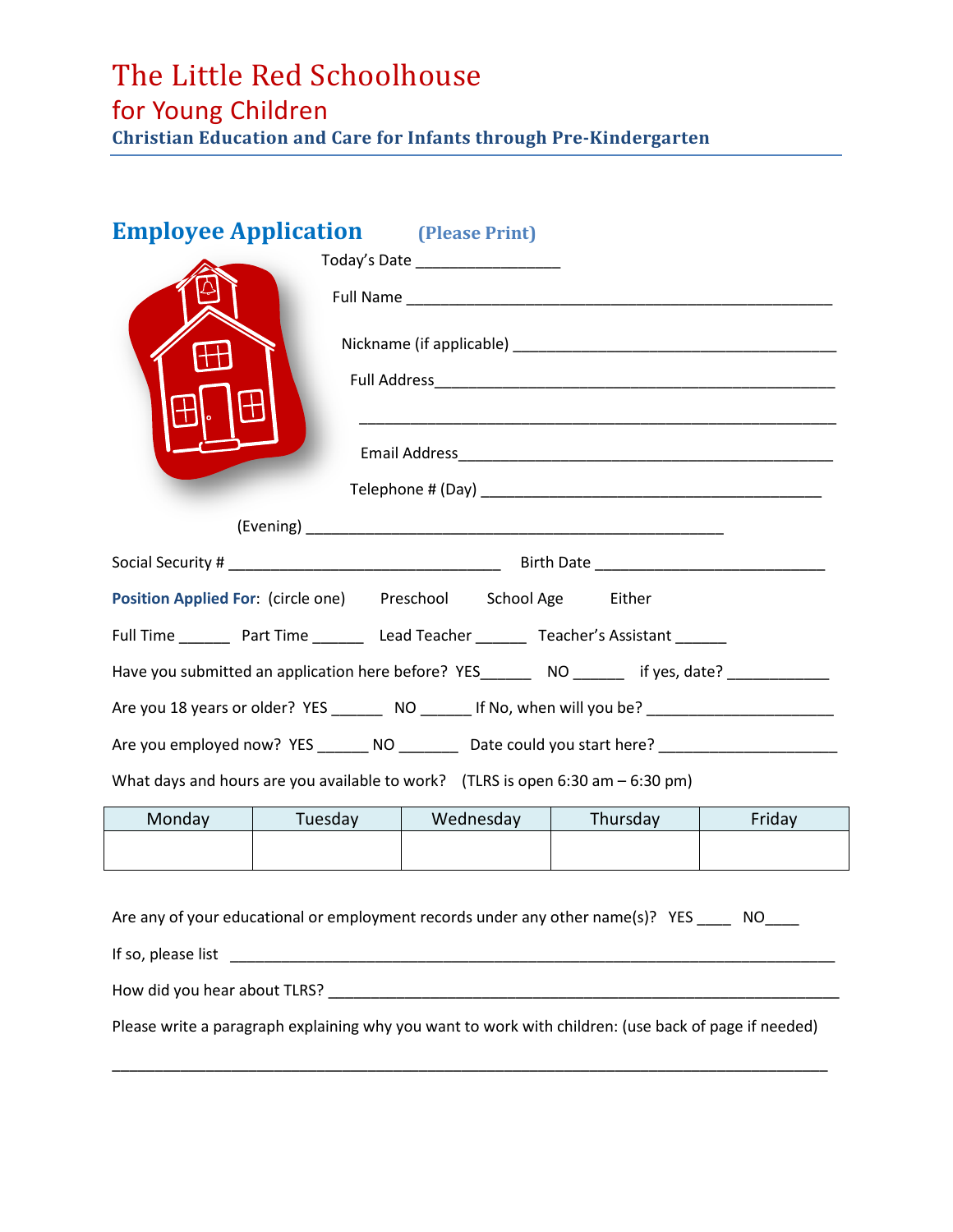| What do you feel most qualifies you for this position? The manufacturer of the control of the control of the control of the control of the control of the control of the control of the control of the control of the control |                                                   |                |              |
|-------------------------------------------------------------------------------------------------------------------------------------------------------------------------------------------------------------------------------|---------------------------------------------------|----------------|--------------|
|                                                                                                                                                                                                                               |                                                   |                |              |
|                                                                                                                                                                                                                               | Special Skills of Talents which you care to list: |                |              |
|                                                                                                                                                                                                                               |                                                   |                |              |
|                                                                                                                                                                                                                               |                                                   |                |              |
|                                                                                                                                                                                                                               |                                                   |                |              |
|                                                                                                                                                                                                                               |                                                   |                |              |
|                                                                                                                                                                                                                               |                                                   |                |              |
| <b>EDUCATION</b>                                                                                                                                                                                                              | <b>High School</b>                                | <b>College</b> | <b>Other</b> |
| <b>School Name</b>                                                                                                                                                                                                            |                                                   |                |              |
| <b>Major</b>                                                                                                                                                                                                                  | N/A                                               |                |              |
| <b>Dates Attended</b>                                                                                                                                                                                                         |                                                   |                |              |
| Degree of                                                                                                                                                                                                                     |                                                   |                |              |
| <b>Diploma</b>                                                                                                                                                                                                                |                                                   |                |              |
| <b>Completion</b>                                                                                                                                                                                                             |                                                   |                |              |
| <b>Date</b>                                                                                                                                                                                                                   |                                                   |                |              |

## **Child Development / Education / Recreation Courses Taken:**

| Course Title / Subject | <b>Number of Units</b> |
|------------------------|------------------------|
|                        |                        |
|                        |                        |
|                        |                        |
|                        |                        |
|                        |                        |
|                        |                        |

Do you any Volunteer experience? Please list: \_\_\_\_\_\_\_\_\_\_\_\_\_\_\_\_\_\_\_\_\_\_\_\_\_\_\_\_\_\_\_\_\_\_\_\_\_\_\_\_\_\_\_\_\_\_\_

Licenses or Certificates held? \_\_\_\_\_\_\_\_\_\_\_\_\_\_\_\_\_\_\_\_\_\_\_\_\_\_\_\_\_\_\_\_\_\_\_\_\_\_\_\_\_\_\_\_\_\_\_\_\_\_\_\_\_\_\_\_\_\_\_\_\_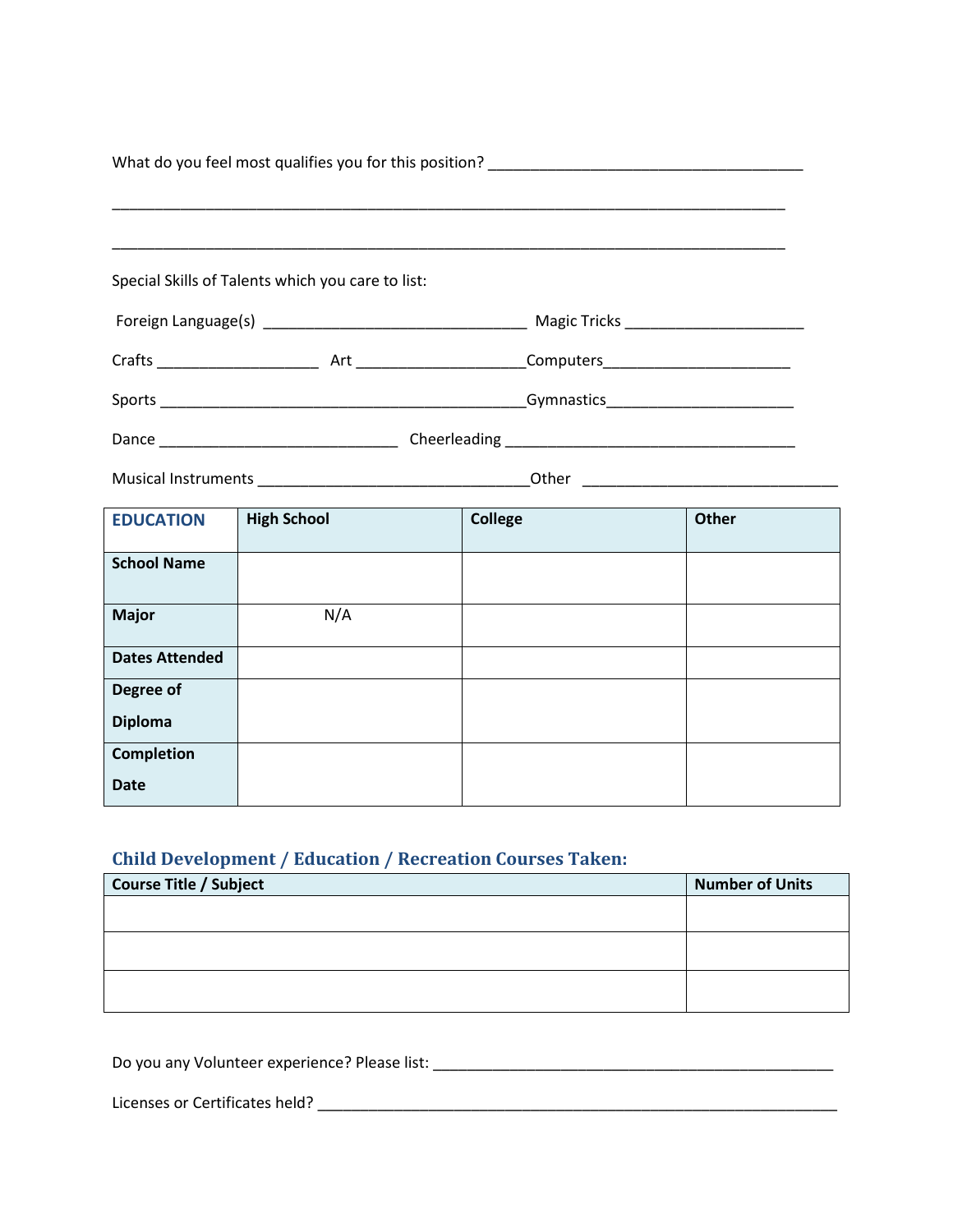| Special Recognition or Awards received? Cambridge Contractor Control Control Control Control Control Control C                                       |
|------------------------------------------------------------------------------------------------------------------------------------------------------|
| Would you be willing to continue your education by enrolling in certain courses or training programs<br>that may be recommended? YES ______ NO _____ |
| Have you taken a CPR course? YES______ NO ______ Is your certification current? YES ____ NO _____                                                    |
| Are you willing to get CPR certified? YES ______ NO                                                                                                  |
| Do you have any physical condition(s) that may restrict your performance of the job you are applying?                                                |
|                                                                                                                                                      |
|                                                                                                                                                      |
| Are you suffering from any mental disorder(s) which would interfere with your ability to perform job                                                 |

duties? \_\_\_\_\_If yes, please explain: \_\_\_\_\_\_\_\_\_\_\_\_\_\_\_\_\_\_\_\_\_\_\_\_\_\_\_\_\_\_\_\_\_\_\_\_\_\_\_\_\_\_\_\_\_\_\_\_\_\_\_\_\_\_\_\_

Have you been shown by credible evidence, e.g. a court or jury, a department's investigation or other reliable evidence to have abused, neglected or deprived a child or adult or to have subjected any person to serious injury as a result of intentional or grossly negligent misconduct as evidenced by an oral or written statement to this effect obtained at the time of application. Figures, please explain.

\_\_\_\_\_\_\_\_\_\_\_\_\_\_\_\_\_\_\_\_\_\_\_\_\_\_\_\_\_\_\_\_\_\_\_\_\_\_\_\_\_\_\_\_\_\_\_\_\_\_\_\_\_\_\_\_\_\_\_\_\_\_\_\_\_\_\_\_\_\_\_\_\_\_\_\_\_\_\_\_\_\_\_\_\_

\_\_\_\_\_\_\_\_\_\_\_\_\_\_\_\_\_\_\_\_\_\_\_\_\_\_\_\_\_\_\_\_\_\_\_\_\_\_\_\_\_\_\_\_\_\_\_\_\_\_\_\_\_\_\_\_\_\_\_\_\_\_\_\_\_\_\_\_\_\_\_\_\_\_\_\_\_\_\_\_\_\_\_\_\_

\_\_\_\_\_\_\_\_\_\_\_\_\_\_\_\_\_\_\_\_\_\_\_\_\_\_\_\_\_\_\_\_\_\_\_\_\_\_\_\_\_\_\_\_\_\_\_\_\_\_\_\_\_\_\_\_\_\_\_\_\_\_\_\_\_\_\_\_\_\_\_\_\_\_\_\_\_\_\_\_\_\_\_\_\_

### **Professional / Work References**

Please give 2 professional and 2 personal references if possible:

| <b>Name</b> | Relationship | <b>Home Phone or Cell</b> | <b>Daytime Phone</b> |
|-------------|--------------|---------------------------|----------------------|
|             |              |                           |                      |
|             |              |                           |                      |
|             |              |                           |                      |
|             |              |                           |                      |
|             |              |                           |                      |
|             |              |                           |                      |
|             |              |                           |                      |
|             |              |                           |                      |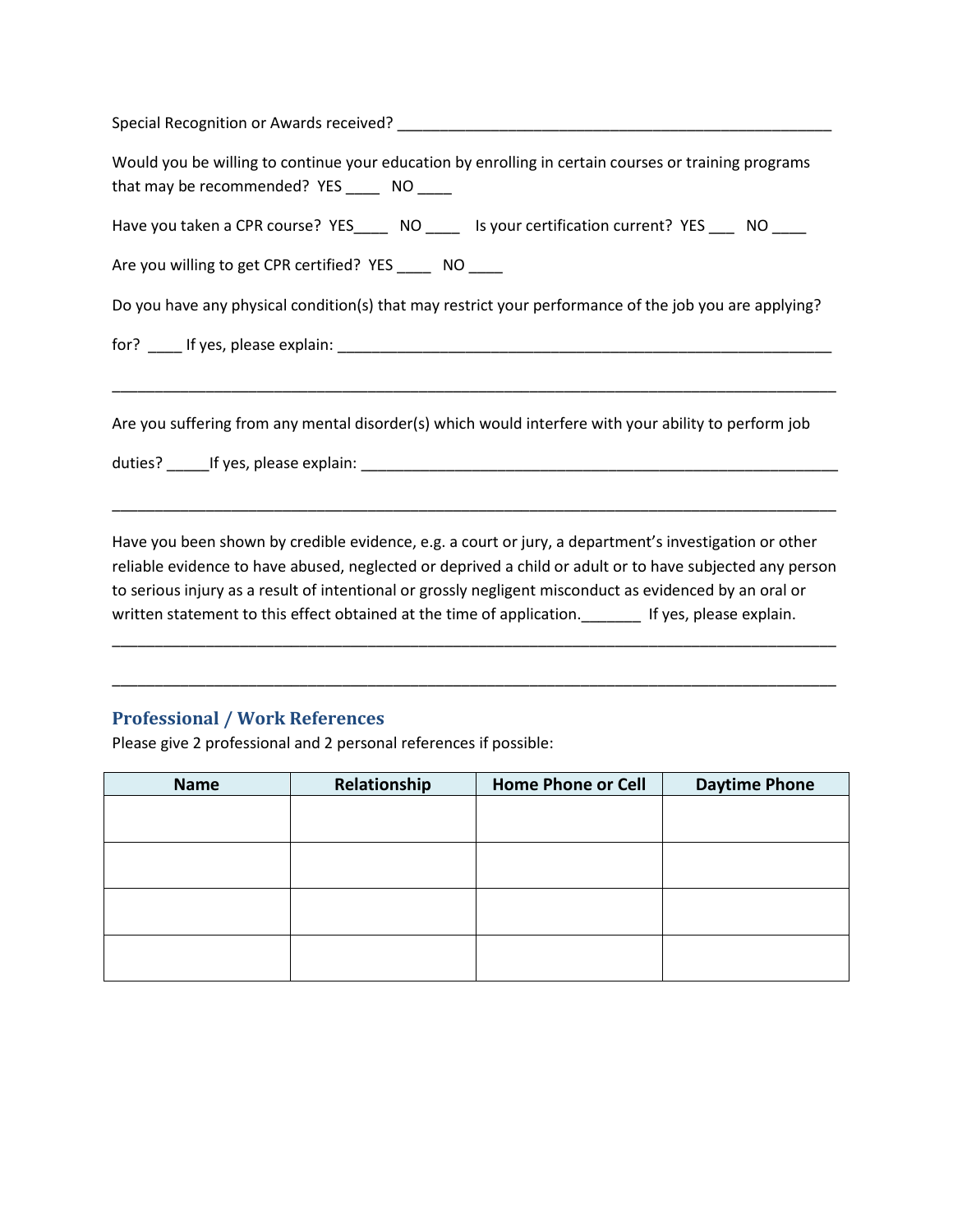#### **Employment Experience:**

List all of your work experience including military and voluntary service assignments. Begin with your present or most recent position. Include jobs from the past 10 years. Attach additional sheet of paper if necessary.

| Employer                  | <b>Phone Number</b>    |
|---------------------------|------------------------|
| <b>Address</b>            |                        |
| <b>Job Title</b>          | <b>Supervisor Name</b> |
| <b>Dates Employed</b>     |                        |
| From                      | To                     |
| <b>Salary</b>             |                        |
| <b>Starting</b>           | <b>Ending</b>          |
| <b>Duties Included</b>    |                        |
| <b>Reason for Leaving</b> |                        |

| Employer                  | <b>Phone Number</b>    |
|---------------------------|------------------------|
| <b>Address</b>            |                        |
| <b>Job Title</b>          | <b>Supervisor Name</b> |
| <b>Dates Employed</b>     |                        |
| From                      | To                     |
| <b>Salary</b>             |                        |
| <b>Starting</b>           | <b>Ending</b>          |
| <b>Duties Included</b>    |                        |
| <b>Reason for Leaving</b> |                        |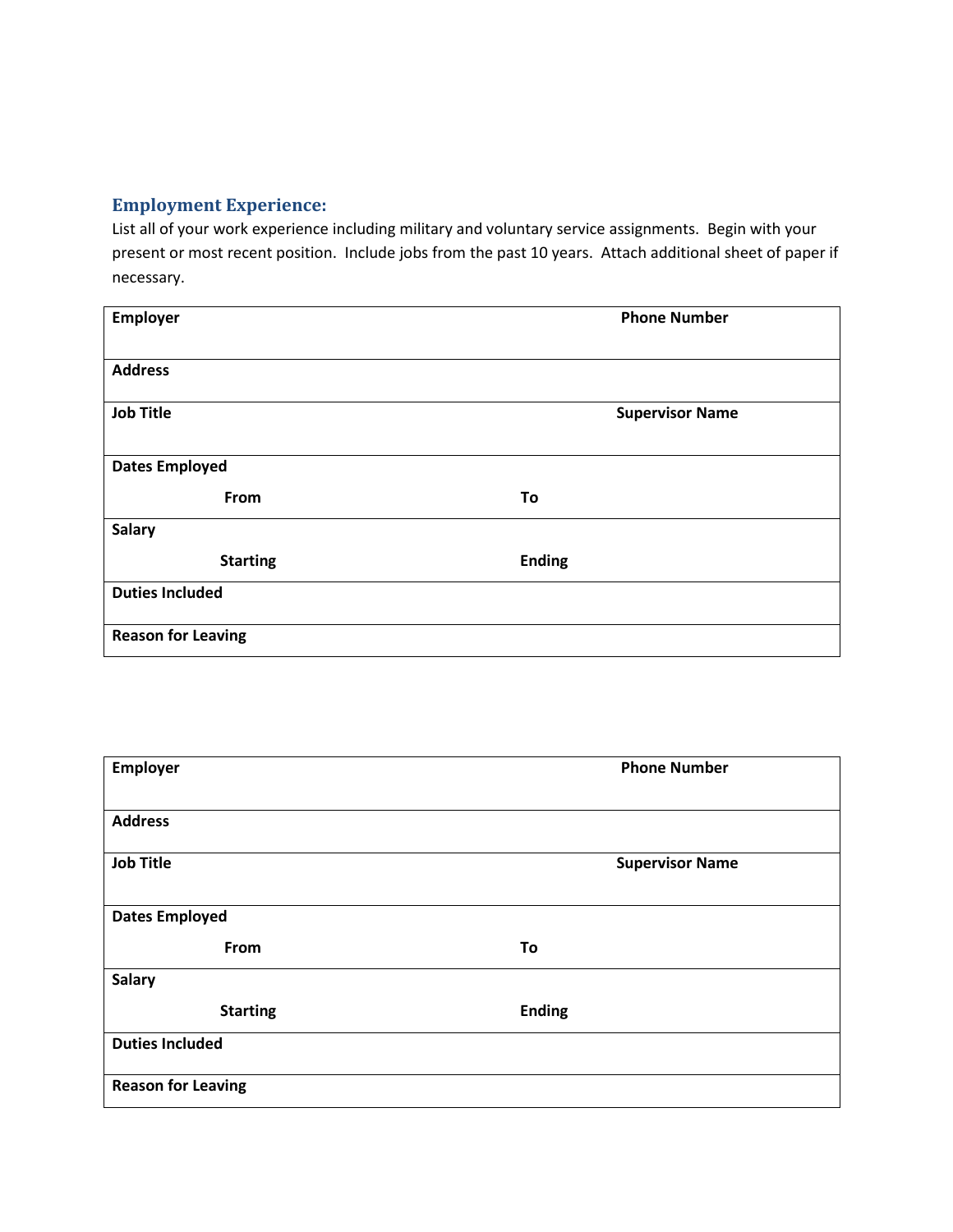| Employer                  | <b>Phone Number</b>    |
|---------------------------|------------------------|
|                           |                        |
| <b>Address</b>            |                        |
| <b>Job Title</b>          | <b>Supervisor Name</b> |
| <b>Dates Employed</b>     |                        |
| From                      | To                     |
| <b>Salary</b>             |                        |
| <b>Starting</b>           | <b>Ending</b>          |
| <b>Duties Included</b>    |                        |
| <b>Reason for Leaving</b> |                        |

\_\_\_\_\_\_\_\_\_\_\_\_\_\_\_\_\_\_\_\_\_\_\_\_\_\_\_\_\_\_\_\_\_\_\_\_\_\_\_\_\_\_\_\_\_\_\_\_\_\_\_\_\_\_\_\_\_\_\_\_\_\_\_\_\_\_\_\_\_\_\_\_\_\_\_\_\_\_\_

Your Email Address: